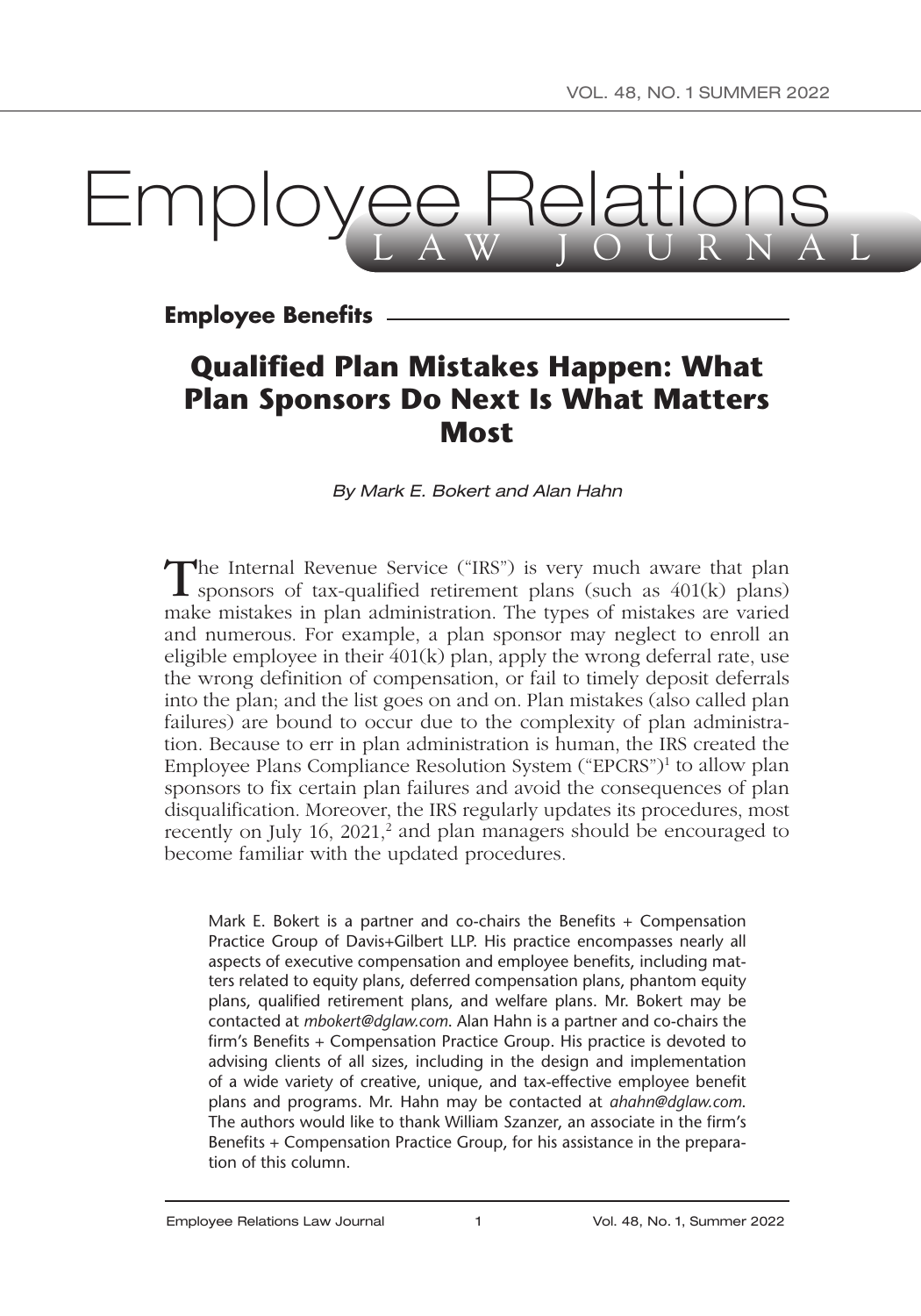This column provides an overview of the plan correction process utilizing the Self-Correction Program ("SCP") and Voluntary Correction Program ("VCP") under the IRS's EPCRS. This column also describes certain best practices to help plan sponsors avoid making mistakes in the first place.

# EPCRS BACKGROUND

The purpose of the EPCRS is to provide a mechanism for plan sponsors to correct plan failures while continuing to provide their employees with retirement benefits on a tax-favored basis.<sup>3</sup> Through the EPCRS, the IRS encourages plan sponsors to voluntarily and timely correct any plan failures, which protects participating employees by providing them with their expected retirement benefits, while avoiding plan disqualification.<sup>4</sup> Under the EPCRS, a plan sponsor may correct mistakes under the following programs:

- Self-Correction Program ("SCP") under this program, a plan sponsor may correct certain mistakes without contacting the IRS or paying a fee or penalty.
- Voluntary Correction Program ("VCP") under this program, a plan sponsor pays a fee (up to \$3,500) based on the size of the plan in order to submit an application to the IRS and, hopefully, receive a compliance statement from the IRS approving the correction of the plan failures.
- Audit Closing Agreement Program ("Audit CAP") under this program, a plan sponsor pays a fine (or a sanction) and may correct a plan failure while the plan is under audit.

Ideally, if mistakes occurs, the mistakes are relatively minor and the plan sponsor catches them soon after they happen. Timing is of the essence as this is one of the main factors in determining whether the plan sponsor can correct the failure under SCP.

# SELF-CORRECTION PROGRAM

Generally, SCP is available for insignificant and certain significant operational failures.<sup>5</sup> Insignificant operational failures may be corrected under SCP at any time; while significant operation failures must be corrected before the end of the third year following the year for which the failure occurred (the IRS expanded the SCP deadline under Revenue Procedure 2021-30 from two to three years following the year for which the failure occurred).<sup>6</sup> The significance of a plan failure is determined based on the facts and circumstances surrounding the failure.7 While no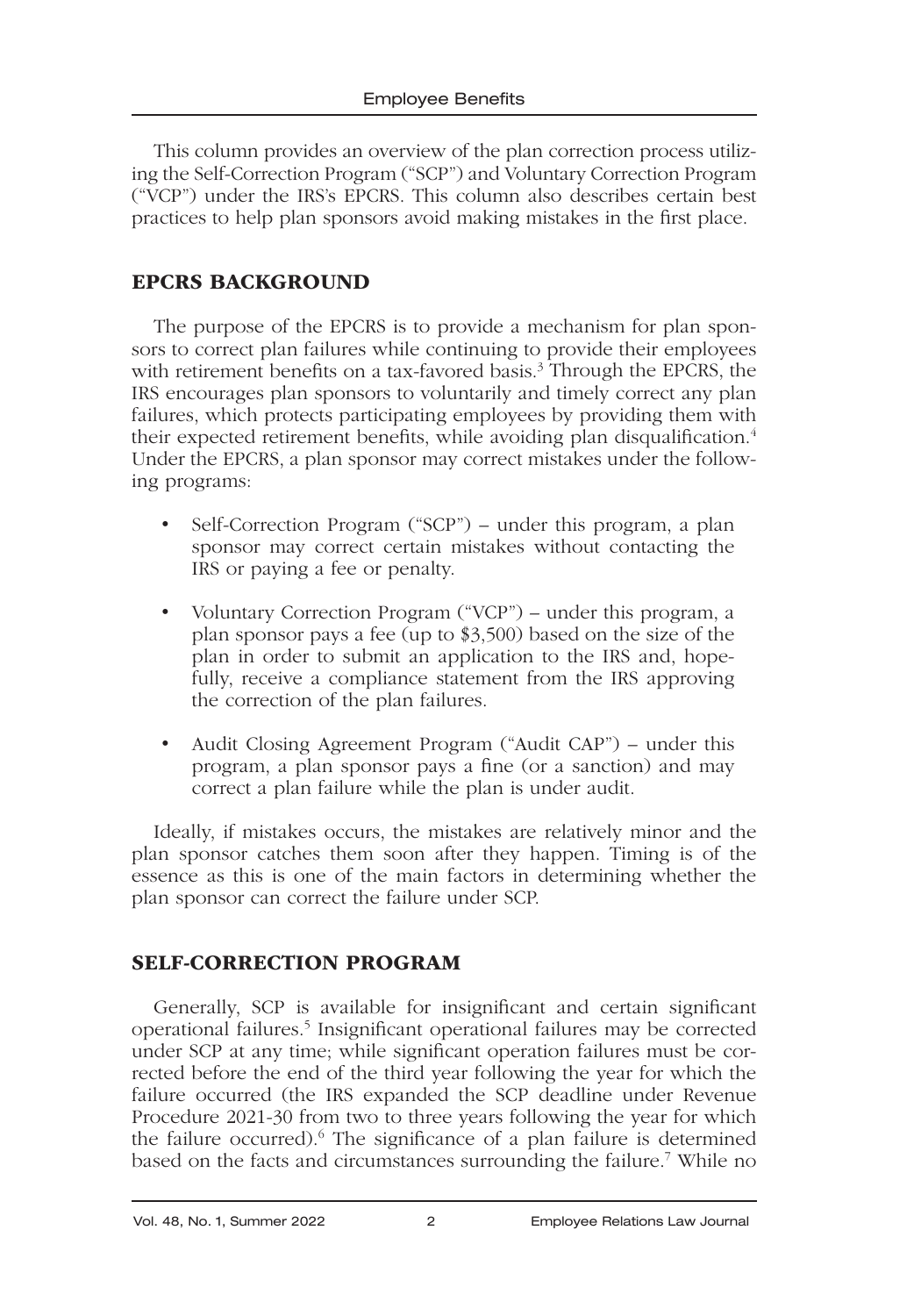single factor is determinative of a failure's significance, the following are examples of some factors that are considered in making a determination:

- (i) Other failures in the same period;
- (ii) The percentage of plan assets and contributions involved in the failure;
- (iii) The duration of the failure (i.e., the number of years over which the failure occurred);
- (iv) The number of participants affected by the failure relative to the total number of participants in the plan;
- (v) The number of participants affected as a result of the failure relative to the number of participants who could have been affected by the failure;
- (vi) Whether a correction was made soon after discovery; and
- (vii) The cause or reason for the failure.8

It is noteworthy that the IRS will not give an opinion as to whether or not the operational error is insignificant (unless the plan is under an examination). Therefore, while the only way to be certain that a plan correction is totally valid and complete is to submit an application to the IRS under VCP, in practice many plan sponsors prefer to view most plan failures as insignificant to avoid submitting a VCP application to the IRS.

In addition to reviewing a failure's significance to determine eligibility under the SCP, the plan sponsor must have established and routinely followed practices and procedures (formal or informal) reasonably designed to promote and facilitate overall compliance in form and operation with the terms of the plan and applicable law.<sup>9</sup> A plan document alone does not constitute evidence of established practices and procedures.10 ERISA counsel can help a plan sponsor design such practices and procedures and determine whether SCP is available in a given situation.

If a plan sponsor is eligible to correct a plan failure under the SCP, then it must use a self-correction method that follows the general correction principles set forth in Section 6 of Revenue Procedure 2021-30, which include:

- (i) Restoring all participants (and beneficiaries) to the benefits and rights they would have had if the failure had not occurred;
- (ii) The correction should be reasonable and appropriate for the failure; and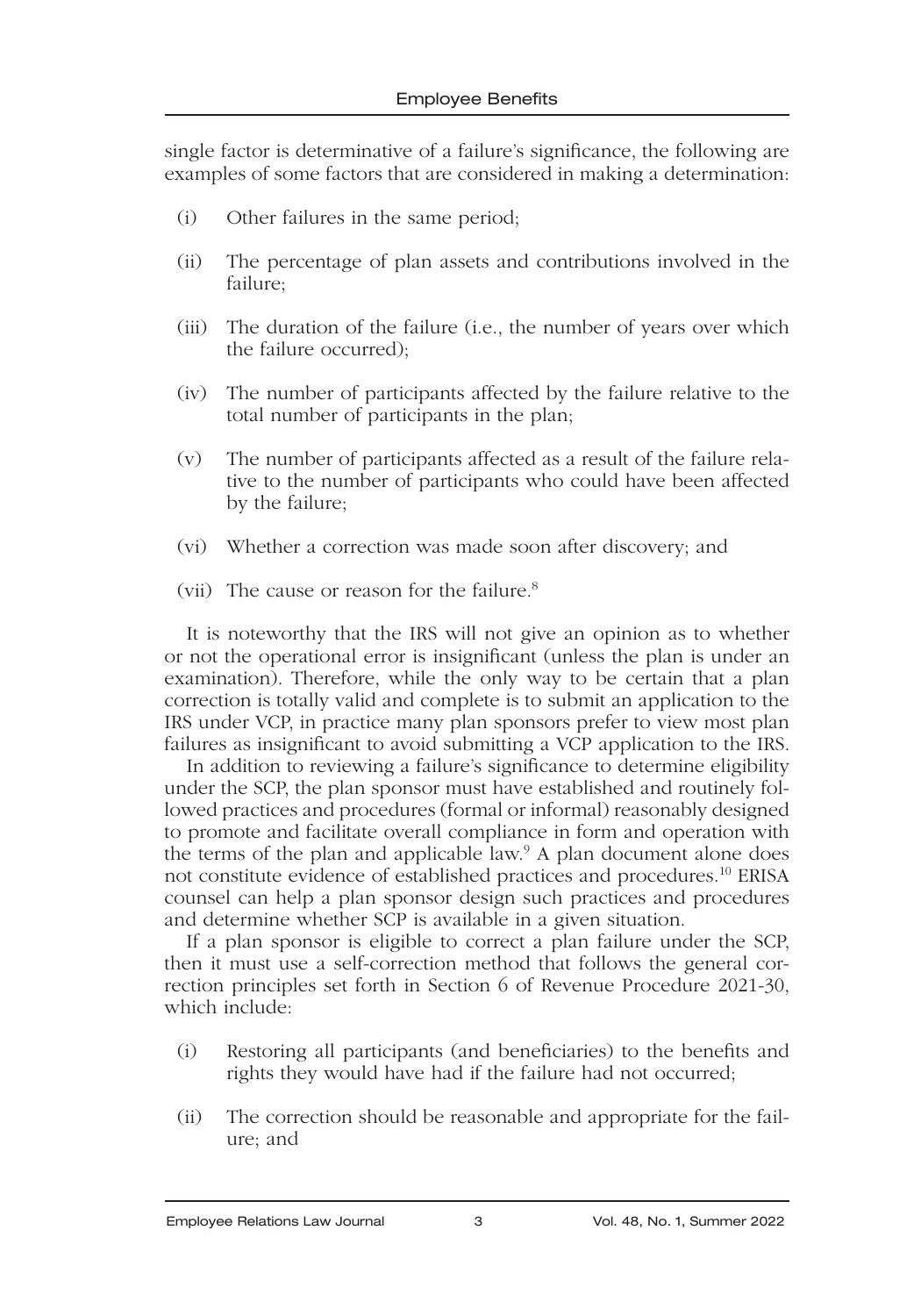(iii) The correction method should be applied consistently in correcting all failures of that type for that plan year.11

A common plan failure that plan sponsors correct under SCP is a failure to implement elective deferrals correctly in a 401(k) plan (also called an employee elective deferral failure). This failure includes a failure to apply an affirmative deferral election or an automatic contribution feature (e.g., automatic enrollment and automatic escalation features) and a failure to afford an employee the opportunity to make an affirmative election because the employee was improperly excluded from the plan.12

Generally, these types of failures can be corrected without making a qualified nonelective contribution ("QNEC") if the plan sponsor begins deducting the correct deferrals from participant paychecks within three months of the failure first occurring (or sooner if the plan sponsor is notified of the failure by the participant), provided that the plan sponsor (i) provides timely adequate notice of the failure to the affected participant, and (ii) makes a contribution to the participants account for any missed matching contributions (adjusted for lost earnings) due to the failure.<sup>13</sup> If the employee elective deferral failure is not identified within three months of the failure first occurring, the plan sponsor may still correct this failure if the plan sponsor begins deducting the correct deferrals on or before the first pay period on or after the last day of the third plan year following the plan year in which the failure occurred (or sooner if the plan sponsor notified of the failure by the participant).<sup>14</sup> In this scenario, the plan sponsor must (i) timely provide adequate notice to the affected participant, and (ii) make a QNEC equal to 25 percent of the missed deferral election plus any missed matching contributions (both the QNEC and the missed matching contributions must be adjusted for lost earnings).<sup>15</sup>

If the employee elective deferral failure relates missed elective deferrals for eligible employees who are subject to an automatic contribution feature in a 401(k) plan, then the plan sponsor may correct this failure without making a QNEC, provided that the plan sponsor:

- (i) Begins deducting the correct deferrals no later than the earlier of the first pay period on or after the last day of the 9 1/2-month period after the end of the plan year in which the failure first occurred (or sooner if the plan sponsor notified of the failure by the participant);
- (ii) Provides timely adequate notice of the failure to the affected participant; and
- (iii) Makes a contribution to the participants account for any missed matching contributions (adjusted for lost earnings) due to the failure.<sup>16</sup>

### Vol. 48, No. 1, Summer 2022 4 Employee Relations Law Journal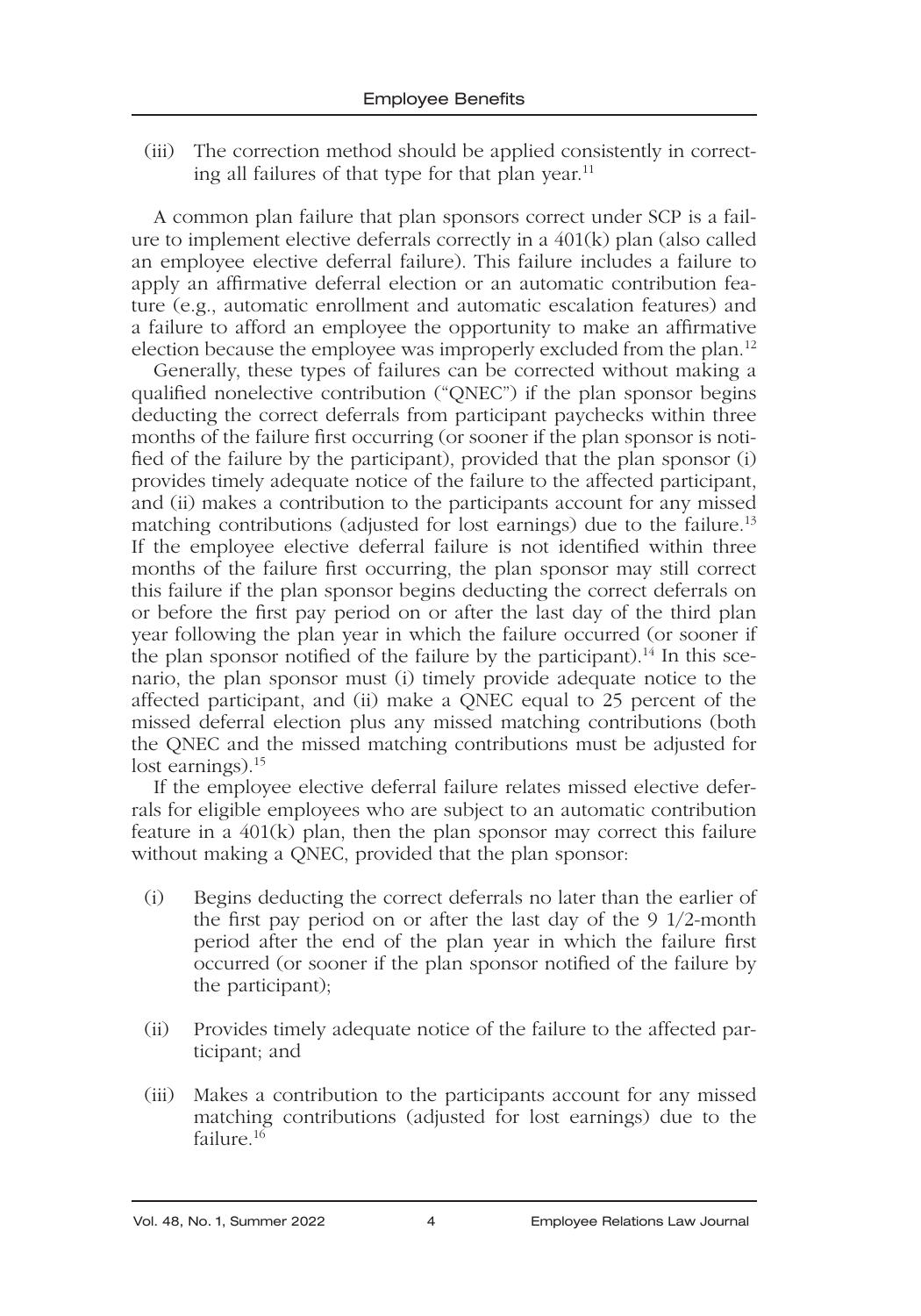If the plan sponsor misses the notice requirement or does not timely begin correct deferrals, then the employee elective deferral failure may still be corrected under SCP. However, the plan sponsor would not be able to correct the failure with a reduced QNEC. Instead, the plan sponsor needs to make a QNEC equal to 50 percent of the missed deferral election plus any missed matching contributions (both the QNEC and the missed matching contributions must be adjusted for lost earnings).<sup>17</sup>

# VOLUNTARY CORRECTION PROGRAM

While SCP provides a mechanism for a plan sponsor to correct a plan failure without notifying the IRS, there are certain reasons why a plan sponsor may choose to correct a plan failure under VCP instead of SCP, including:

- (i) The plan sponsor wishes to propose an alternative correction than the corrections explicitly addressed in EPCRS guidance;
- (ii) The plan sponsor may be uncertain whether its failure is considered significant and eligible for correction under SCP;
- (iii) The plan sponsor may prefer a written compliance statement from the IRS even for failures that are eligible for correction under SCP; and
- (iv) Certain federal income and excise tax relief is only available under VCP.

Whatever the reason for submitting a VCP application, if a VCP application is submitted, plan sponsors should be prepared to discuss and negotiate an appropriate correction with the IRS.

As part of the VCP application, plan sponsors must disclose their identity. Prior to January 1, 2022, plan sponsors were permitted to submit VCP applications on an anonymous basis. This provided an opportunity for plan sponsors to discuss a proposal for a plan correction without disclosing the name of the plan sponsor or the plan and risking further scrutiny, including an audit. Anonymous VCP applications were ideal for plan sponsors that wanted to propose a correction that did not perfectly match the examples and the procedures set forth in the IRS's VCP materials. When the IRS and an anonymous plan sponsor could not come to an agreement regarding a correction, the plan sponsor retained the option to withdraw its application (and forfeit the application fee) while maintaining anonymity. Unfortunately, the IRS will no longer accept these anonymous VCP applications.18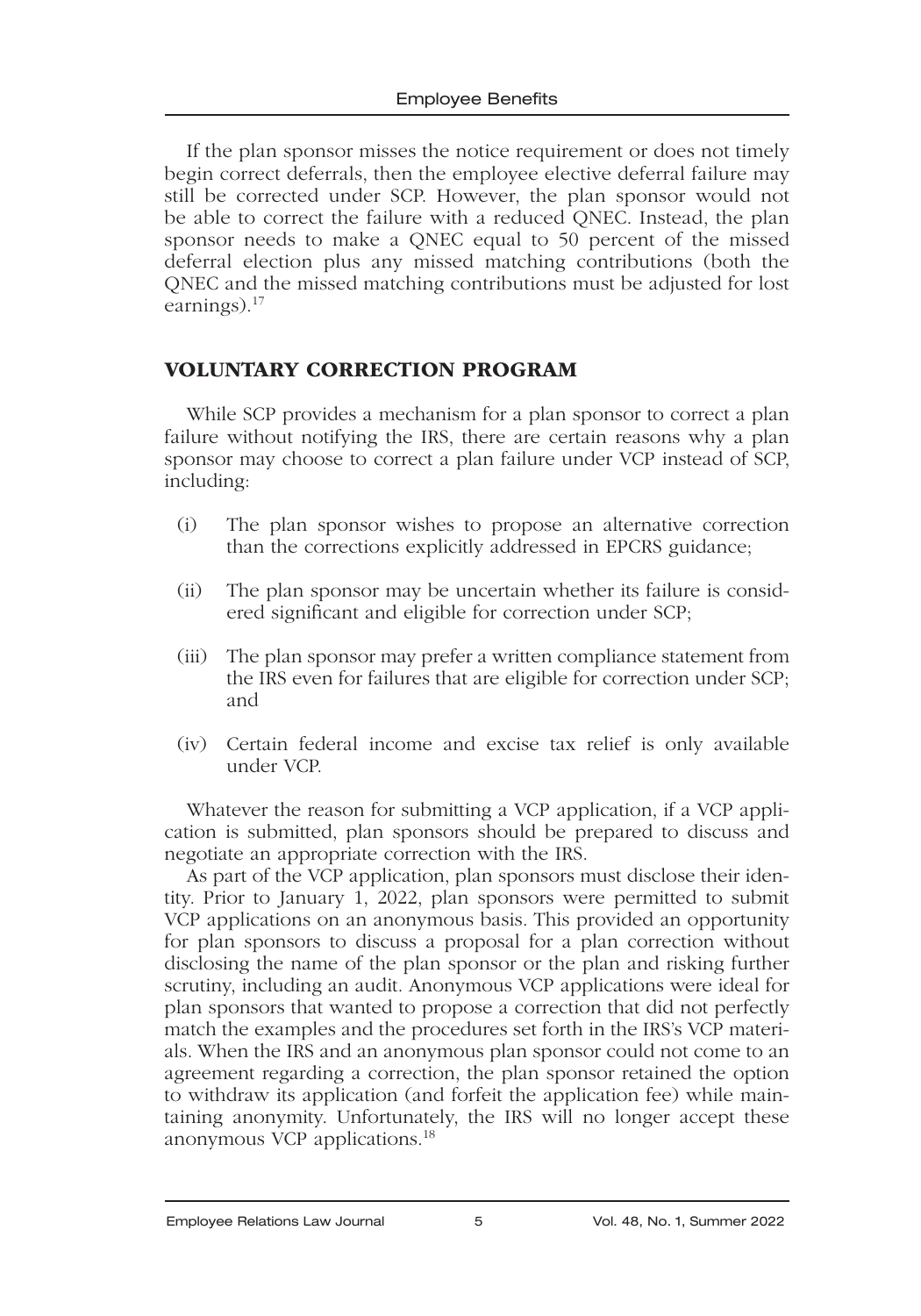While plan sponsors can no longer submit anonymous VCP applications, the IRS will provide plan sponsors with an option to request a free VCP pre-submission conference option before submitting a VCP application.19 A pre-submission conference application is similar to the former anonymous VCP application in that the plan sponsor must describe the plan failure, proposed correction, related facts, and relevant plan provisions. There are significant differences between a pre-submission conference application and a former anonymous VCP application, including (arguably, most importantly) that the results of a pre-submission conference are non-binding on the IRS.

Additionally, a pre-submission conference may only be requested:

- (i) For errors for which a compliance statement may be issued under EPCRS;
- (ii) With respect to correction methods not described as safe harbor correction methods in Revenue Procedure 2021-30 Appendix A or  $B^{20}$ ; and
- (iii) If the plan sponsor is eligible and intends to submit a VCP application following the conference.<sup>21</sup>

Lastly, VCP pre-submission conferences are held only at the discretion of the IRS, and as time permits, $2^{2}$  so the correction process will be more unpredictable and take longer to reach a final resolution than the former anonymous VCP application.

# AVOIDING MISTAKES

While it is helpful that the IRS established the EPCRS as a mechanism for plan sponsors to correct certain plan failures, a plan sponsor must have practices and procedures in place to avoid failures from occurring. Plan sponsors should work with their ERISA counsel to develop and implement appropriate practices and procedures.

Many failures result from the plan sponsor not being entirely familiar with the terms of its plan (e.g., which employees are eligible or should be excluded; what is included in the definition of compensation; and more). Plan sponsors should include annual periodic review of the terms of the plan on the agenda for plan committee meetings and may want to provide "cheat-sheet" summaries of these terms to anyone who is handling the day-to-day administration. Plan sponsors should work with their payroll teams to ensure that employees and compensation categories are coded as expected.

Additionally, plan sponsors should consider conducting an annual internal audit of its plan to ensure that the plan is being administered in accordance with its terms. For example, an internal audit should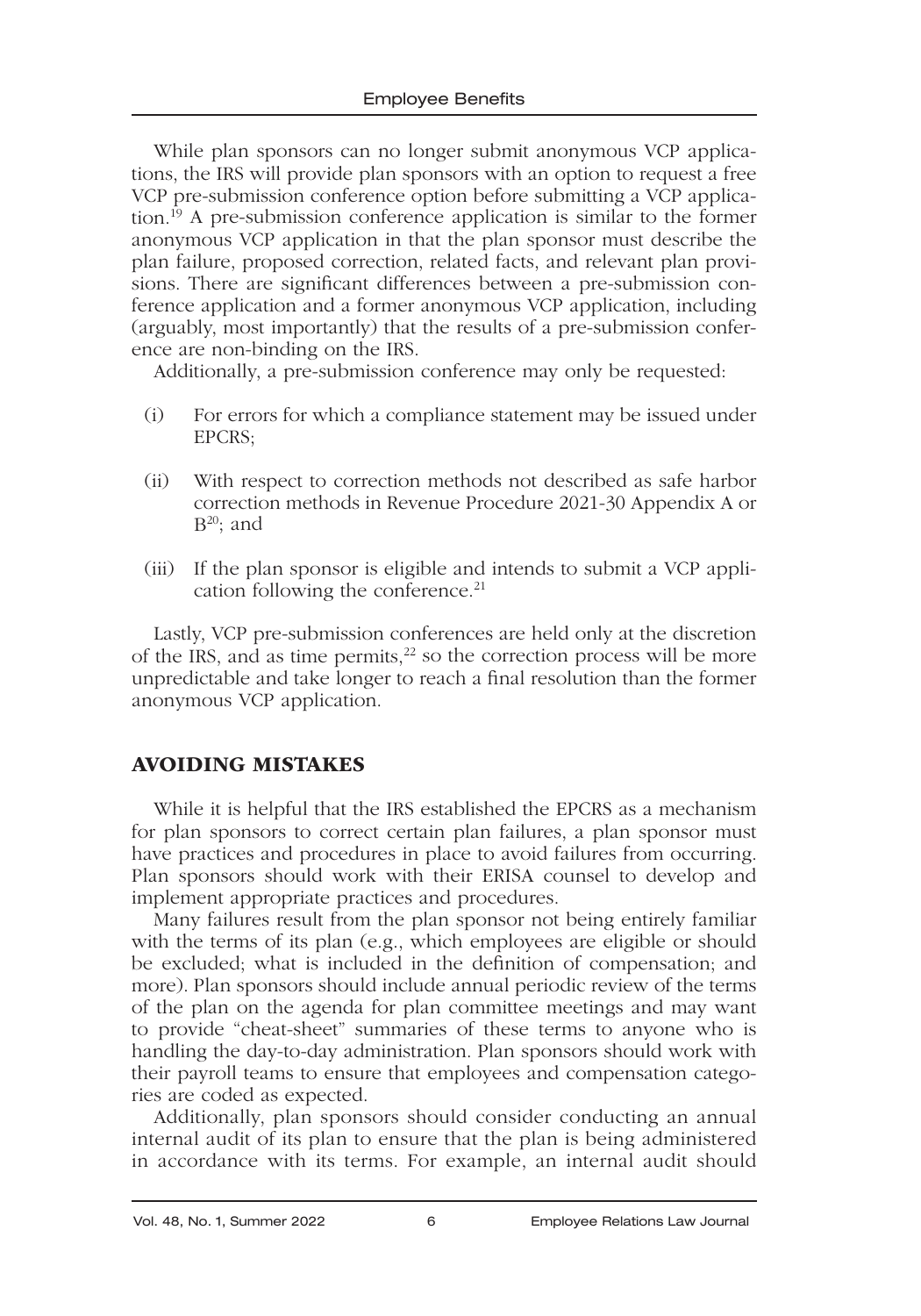review that eligible employees are properly enrolled and that contributions (both employee and employer) are correctly calculated and timely deposited in the plan. An internal audit should be able to assist a plan sponsor to identify if employee elections are being captured or if the wrong definition of compensation has been used for contributions. If an error were to occur in one of these areas, the plan sponsor hopefully will be in a position to catch it and able to correct it under SCP.

## **CONCLUSION**

There have been some significant changes to the EPCRS over the past few years, including more flexible corrections and the removal of the anonymous VCP application. The IRS should be commended for encouraging plan sponsors to self-correct. The EPCRS provides a powerful tool for plan sponsors to keep their plans in compliance. Mistakes are bound to happen, so plan sponsors should consult with their ERISA counsel to understand the correction procedures under EPCRS and to develop and implement practices and procedures to help the plan sponsor catch these plan failures and make changes as they occur.

# **NOTES**

- 1. Rev. Proc. 2021-30.
- 2. *Id*.
- 3. Section 1.01 of Rev Proc. 2021-30.
- 4. Section 1.02 of Rev Proc. 2021-30.
- 5. Section 4.02 of Rev Proc. 2021-30.
- 6. Section 9.02 of Rev Proc. 2021-30.
- 7. Section 8.01 of Rev Proc. 2021-30.
- 8. Section 8.02 of Rev Proc. 2021-30.
- 9. Section 4.04 of Rev Proc. 2021-30.
- 10. *Id*.
- 11. Section 6.02 of Rev Proc. 2021-30.
- 12. Section .05(10) of Appendix A of Rev Proc. 2021-30.
- 13. Section .05(9)(a) of Appendix A of Rev Proc. 2021-30.
- 14. Section .05(9)(b) of Appendix A of Rev Proc. 2021-30.
- 15. Section .05(9)(b)(ii) and (iii) of Appendix A of Rev Proc. 2021-30.
- 16. Section .05(8)(a) of Appendix A of Rev Proc. 2021-30.